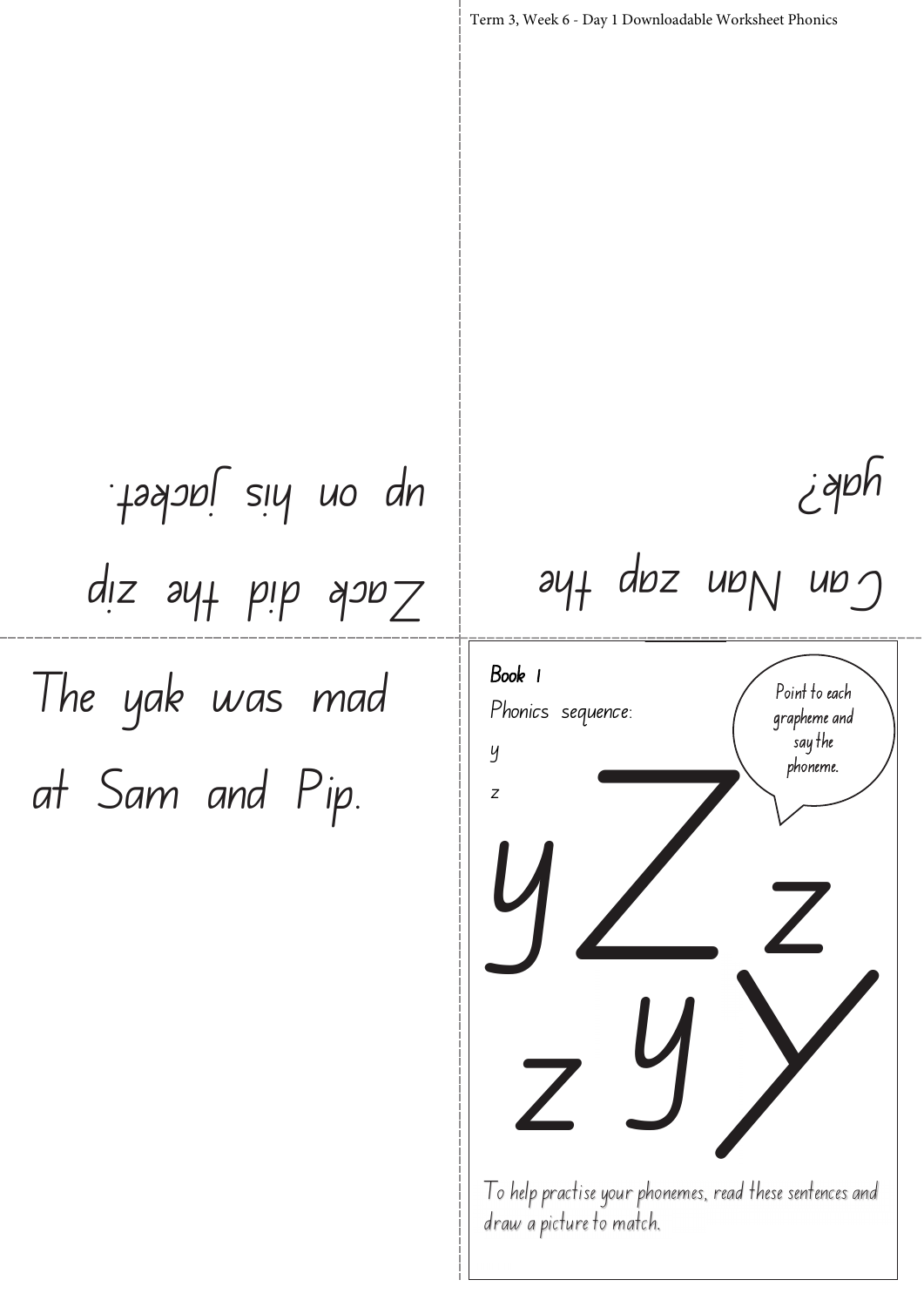I yip and yell for lots of ham. %%% %% %% #% Term 3, Week 6 - Day 2 Downloadable Worksheet Phonics Book 2 Phonics sequence: y z z yY Z z y The yak has ten big yams. Zack said the plum is yum!

I o help practise your phonemes, read these sentences and draw a picture to match. d these sentences and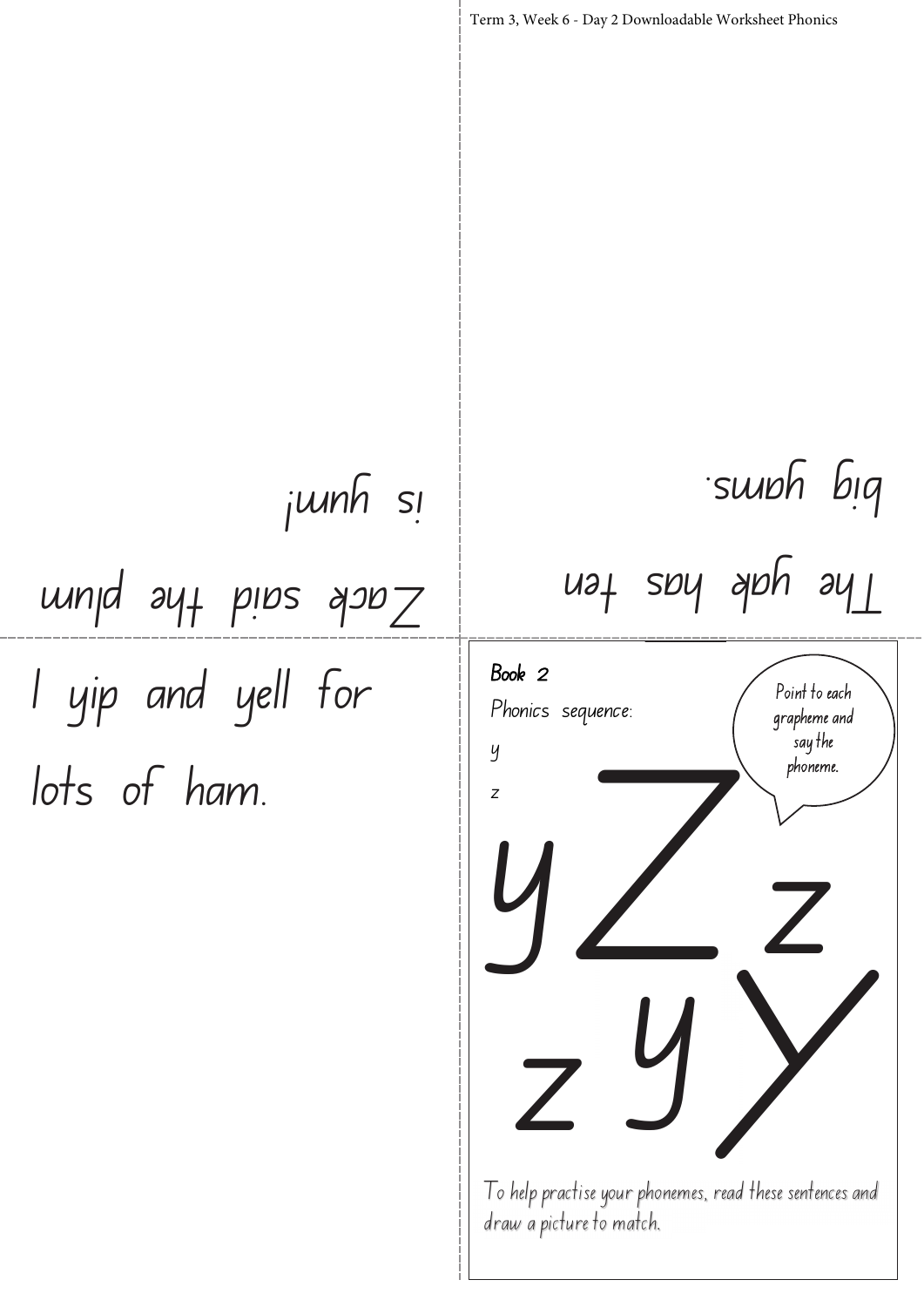A bag has a big red zigzag zip. say the Term 3, Week 6 - Day 3 Downloadable Worksheet Phonics Book 3 Phonics sequence: y z pub  $w_n$   $w_n$   $w_n$  $z$ ack yelled. Hram pud bug and <sup>-</sup>zznq